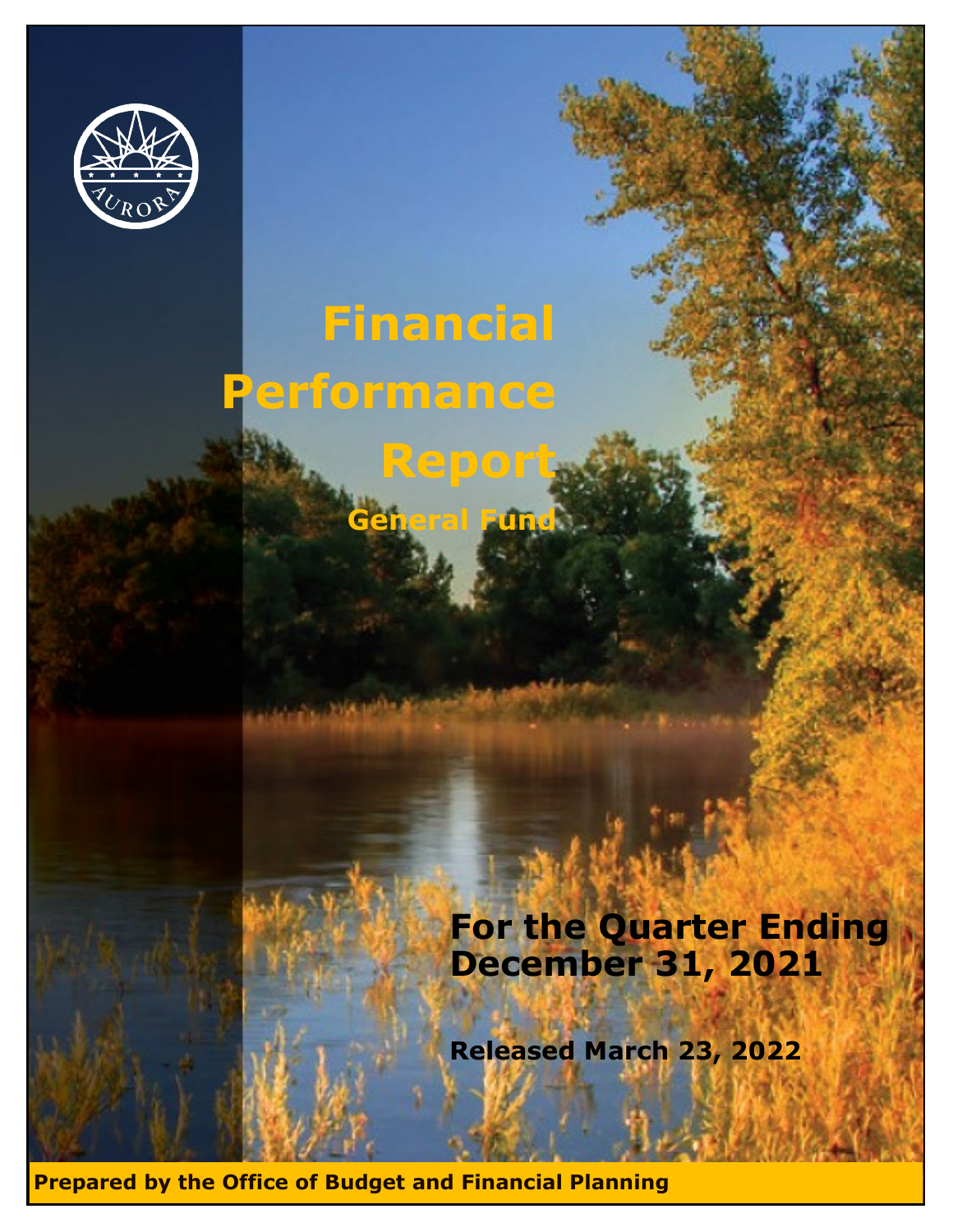# **Table of Contents**

| Economic Update ______________                                                     | 3              |
|------------------------------------------------------------------------------------|----------------|
| 2021 Revenues (General Fund Sources of Funds)                                      | $\overline{4}$ |
| 2021 Expenditures (General Fund Uses of Funds) _________________________________ 5 |                |
|                                                                                    | 6              |
|                                                                                    |                |
| Marijuana Tax Revenue Fund                                                         | 8              |
|                                                                                    | 9              |
|                                                                                    | 10             |
| II. Glossary and Column Descriptions                                               | 11             |
| III. Finance Department Indicators ___________                                     |                |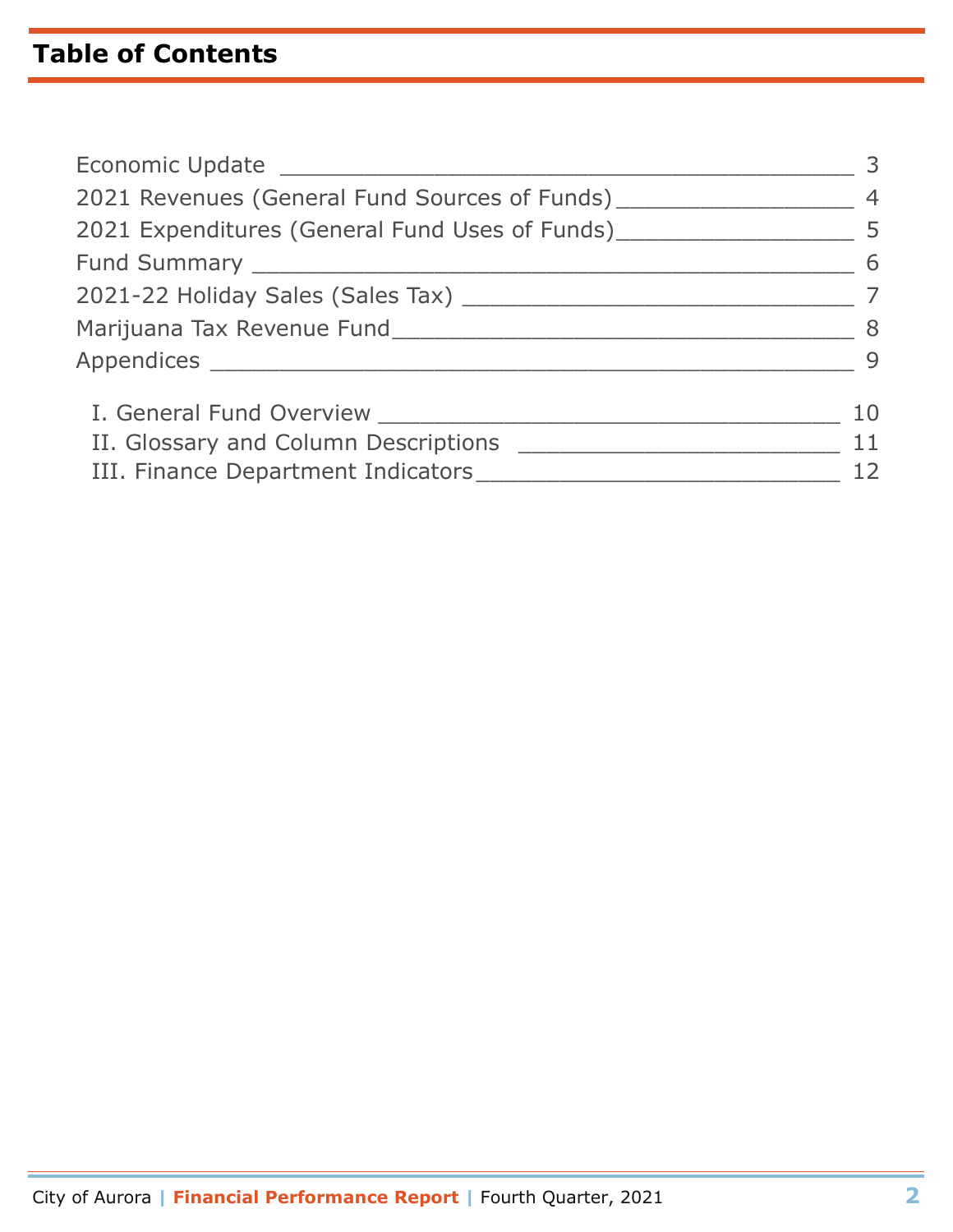# **Economic Update**

The fourth quarter of 2021 saw strong economic growth. Ac- **Local Economic Indicators** cording to initial estimates from the federal government, national gross domestic product (GDP) increased by an annual rate of 7.0% for the fourth quarter of 2021. Across the entire year, GDP increased by 5.7% compared to 2020. The national unemployment rate fell throughout 2021, ending at a rate of 3.7% in December, the lowest point since the start of the pandemic. The Congressional Budget Office estimates that the U.S. is on track to regain all of the jobs lost during the COVID-19 pandemic by the middle of 2022. One serious economic problem is inflation, with the consumer price index rising 7.0% in 2021.

From 2010 to 2020, Colorado's economy grew at a rate that generally exceeded that of the nation. However, economic growth in Colorado was especially hard hit during the last two years because of the State's higher concentration of business activity in the leisure and hospitality sector (the sector hardest hit by the pandemic). Regardless, Colorado's unemployment started the year at 6.9% in January and ended the year at 4.1%. At year end, Colorado had recovered 89.2% of the jobs lost in the first months of the COVID-19 pandemic. The Leeds Business Confidence Index (LBCI), a local measure of business expectations, remains positive looking into the first quarter of 2022. Optimism was centered around increasing consumer demand as well as the expectation that COVID-19 impacts would lessen.

The unemployment rate in the Metro Area started 2021 at 7.0% and fell throughout the year, ending at 4.1%. Strong growth in retail sales has been a big part of the improving economic conditions. Construction activity in Aurora has also been strong. Commercial building permits grew by 11.3% in 2021, while residential building permits grew by 50.7%. Growth in construction activity in 2021 is especially impressive given that there was no slowdown in construction in 2020 during the pandemic-induced recession. Although most local economic indicators are strong, it also remains true that the recovery has been uneven and certain sectors of the economy are doing better than others.

While most projections call for continued economic growth in 2022, downside risk to those projections remains. Consumer spending accounts for more than two-thirds of the total economic activity. The rapidly rising cost of good and services, the declining impact of federal stimulus funding, the shortage of certain goods available for sale, and the potential impact of new COVID-19 variants all have the potential to negatively impact consumer spending in the coming year.

#### **2021 Current Month Compared to Prior Year 2021 YTD Avg Compared to Prior Year Metro Area Unemployment Rate** ब्रै) **4.1% (Dec)** Down 2.8 percentage points **5.6%** Down 1.8 percentage points बै) **Consumer Confidence Index (CCI) Mountain Region** द्वी **117.3 (Dec)** +16.4% **115.0**  $^{115.0}_{+10.0\%}$   $\qquad \qquad \circledast$ **AURORA BUILDING PERMITS # of New Commercial Buildings 3 (Dec)** 0.0% **69** +11.3% **Local Outlook Surveys Hotel Occupancy** Denver-Aurora Metro Area  **Dec 2021** 52.5%  **Nov 2021** 53.2% **Dec 2020** 33.1% **AURORA BUILDING PERMITS # of New Residential Buildings** G **195 (Dec)** -28.0% **4,204**  $^{4,204}_{+50.8\%}$   $\qquad \qquad \circledast$ **LEEDS Business Confidence Index (LBCI)** (values above 50 indicate expansion) ु<br>बु **Q1 2022** 58.0 **Q4 2021** 56.1 **Q1 2021** 47.9 ৻৻৻৻ ू<br>हर् **Quarterly Annual** State Economy  $\vert$  57.6  $\vert$   $\vert$   $\vert$   $\vert$ National Economy  $\begin{array}{|c|c|c|c|c|c|c|c|}\n\hline\n\text{A} & \text{A} & \text{A}\n\end{array}$ Industry Sales 60.2  $\triangle$  b  $\triangle$ Industry Profits  $\vert$  57.9 **A** Industry Hiring  $\begin{array}{|c|c|c|c|c|c|} \hline \text{I} & \text{A} & \text{I} & \text{A} \ \hline \end{array}$ **Change LBCI Component Q1 2022**

*All indicator data above are the most current available as of the close of the fourth quarter.* **LBCI 58.0 A A** 

Capital Expenditures  $\vert$  58.3  $\vert$  **A**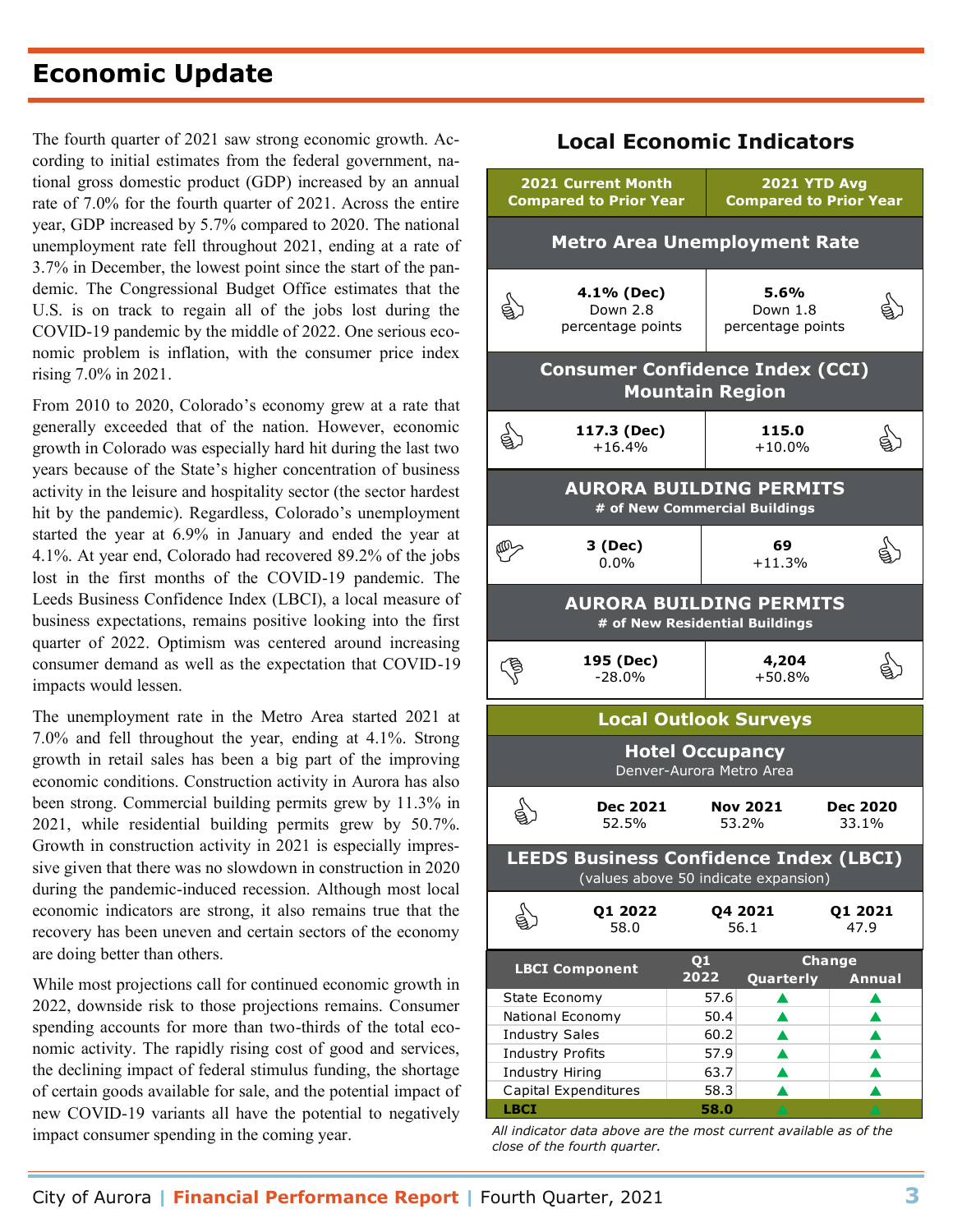# **Revenues (General Fund Sources of Funds)**

As shown in the *2021 Revenue Performance by Type* table, total General Fund sources (unaudited) finished the year above projection by \$29.2 million (7.2%). General Fund sources in 2021 reflected a growing economy and strong consumer demand. Sales and use tax collections accounted for 94.3% of the over-performance in total sources. Audit revenues, construction permits, and franchise fees also contributed to the favorable revenue performance. After transferring development-related revenue to the Capital Projects Fund, General Fund operating revenues finished the year \$24.0 million (6.6%) over projection.

Property tax revenue came in \$2.9 million under projection in 2021. The under-performance related to an accounting adjustment that reduced 2021 property tax revenue by \$3.2 million, reflecting property tax revenue collected in excess of the Taxpayer's Bill of Rights (TABOR) limit. This adjustment was not anticipated in the mid-year projection for property tax revenue. To refund this \$3.2 million in excess property tax revenue to Aurora taxpayers, the city's property tax rate will be temporarily reduced by 6.2% in 2022.

As can be seen in the *% Change from Same Month in Prior Year* graph, sales tax collections grew at double digit percentages in eleven of the twelve months of 2021. Year-end sales tax revenue in 2021 is up 14.9% compared to 2020. Part of the strong growth relates to the relative weakness of 2020, when sales tax was negatively impacted by the pandemicinduced recession. However, sales tax collections in 2021 were \$42.6 million (21.0%) higher than in 2019, showing how strongly current collections are now exceeding pre-pandemic levels. Starting in September of 2020, sales tax collections increased as a result of the Marketplace Facilitator Ordinance. The new ordinance generated an estimated \$9.8 million in additional sales tax collections in 2021.

In 2021, Other Top Taxpayers (57.3%), Clothing Stores (46.5%), Furniture Stores (29.3%), Eating & Drinking Places (25.6%), Department Stores (24.5%), and Sporting Goods, Hobby, Music, and Book Stores (21.6%) were the industry sectors experiencing the largest growth in sales tax collections. The Other Top Taxpayers category reflects rising collections from several large e-commerce companies, driven both by the Marketplace Facilitator Ordinance as well as growing online sales.

See page 6 for detailed revenue performance by source.

#### **2021 Revenue Performance by Type**

| <b>Revenue Category</b><br>(\$ in thousands) | <b>2021 YTD</b><br><b>Actuals</b> | <b>Actuals (Under)/</b><br><b>Over 2021 Projection</b> |               |
|----------------------------------------------|-----------------------------------|--------------------------------------------------------|---------------|
|                                              |                                   |                                                        | $\frac{9}{6}$ |
| <b>General Sales Tax</b>                     | \$245,602.3                       | \$18,365.1                                             | $8.1\%$       |
| Property Tax                                 | 40,887.2                          | (2,924.8)                                              | $(6.7\%)$     |
| Capital-Related Use Tax                      | 35,644.6                          | 4,330.8                                                | 13.8%         |
| Auto Use Tax                                 | 28,336.1                          | 4,811.2                                                | 20.5%         |
| Franchise Fees and Taxes                     | 15,654.9                          | 627.3                                                  | 4.2%          |
| Audit Revenue                                | 10,183.1                          | 1,812.1                                                | 21.6%         |
| <b>Construction Permits</b>                  | 2,209.1                           | 967.7                                                  | 78.0%         |
| All Other Sources                            | 58,498.5                          | 1,195.7                                                | $2.1\%$       |
| <b>Total Sources</b>                         | \$437,015.6                       | \$29,185.3                                             | 7.2%          |
| Less Capital Transfer                        | 48,648.0                          | 5,205.2                                                | 12.0%         |
| <b>Operating Revenue</b>                     | \$388,367.6                       | \$23,980.1                                             | 6.6%          |

#### **Sales Tax % Change from Same Month in Prior Year**



#### **Sales Tax Top Taxpayers by Industry Category**

| <b>Industry Category</b>           | <b>YTD Dec</b> |             | Ś.              | O/2           |
|------------------------------------|----------------|-------------|-----------------|---------------|
| (\$ in thousands)                  | 2021           | 2020        | <b>Variance</b> | <b>Change</b> |
| Eating & Drinking Places           | \$33,980.0     | \$27,050.6  | \$6,929.4       | 25.6%         |
| Discount Stores                    | 27,698.4       | 25,357.3    | 2,341.0         | 9.2%          |
| <b>Building Materials</b>          | 24,280.4       | 22,097.2    | 2,183.1         | 9.9%          |
| Auto Dealers and Parts             | 18,679.6       | 16,822.6    | 1,857.0         | 11.0%         |
| <b>Utilities</b>                   | 12,909.0       | 11,270.0    | 1,639.0         | 14.5%         |
| Telecommunication/Cellular         | 10,670.9       | 11,480.4    | (809.5)         | $(7.1\%)$     |
| Electronics/Computers              | 12,080.6       | 13,894.5    | (1,813.9)       | $(13.1\%)$    |
| Grocery Stores                     | 8,575.4        | 8,378.2     | 197.2           | 2.4%          |
| Clothing and Clothing Accessories  | 6.948.6        | 4,742.2     | 2,206.5         | 46.5%         |
| Beer, Wine, and Liquor Stores      | 5,521.3        | 5,452.9     | 68.4            | 1.3%          |
| Department Stores                  | 3,611.3        | 2,899.6     | 711.7           | 24.5%         |
| Sport Goods, Hobby, Books, Music   | 3,383.8        | 2,782.0     | 601.9           | 21.6%         |
| Furniture and Home Furnishings     | 3,025.1        | 2,339.4     | 685.7           | 29.3%         |
| <b>Industrial Sales</b>            | 2,513.2        | 3,486.0     | (972.9)         | (27.9%)       |
| Other Top Taxpayers                | 22,654.1       | 14,405.7    | 8,248.4         | 57.3%         |
| <b>Top Taxpayers</b>               | \$196,531.6    | \$172,458.7 | \$24,072.9      | 14.0%         |
| Total of All Other Taxpayers       | 55,825.3       | 47,158.5    | 8,666.7         | 18.4%         |
| <b>Total Sales Tax Collections</b> | \$252,356.9    | \$219,617.2 | \$32,739.6      | 14.9%         |
| Less Sales Tax Incentives          | 6,754.6        | 5,836.8     | 917.8           | 15.7%         |
| <b>Total Reported Sales Tax</b>    | \$245,602.3    | \$213,780.4 | \$31,821.9      | 14.9%         |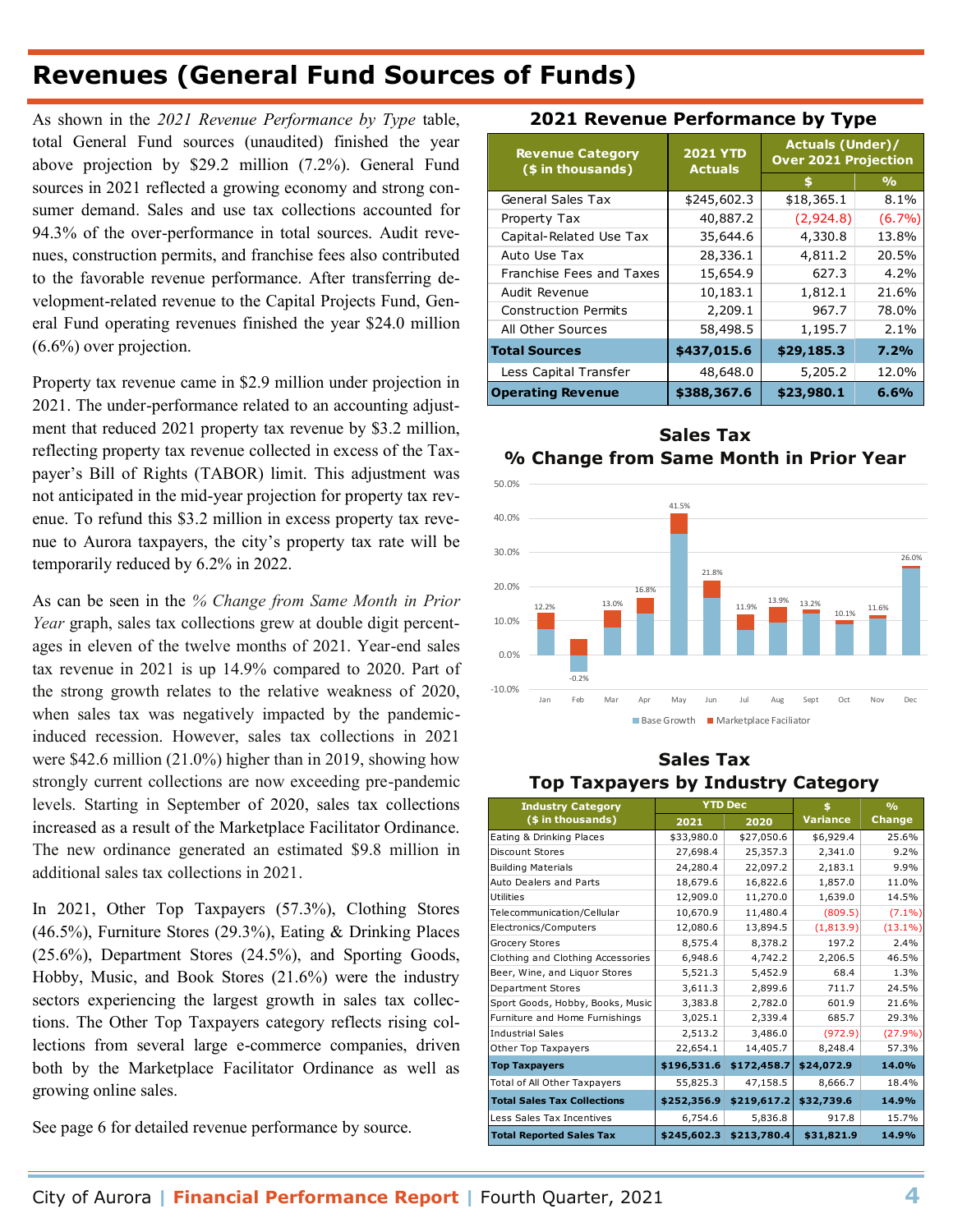# **Expenditures (General Fund Uses of Funds)**

Final audited data for 2021 is not yet available. An estimate of year-end General Fund uses has been formulated for the purposes of this report. No significant changes are anticipated that would materially alter the following analysis.

Total General Fund operating expenses were \$2.5 million (1.1%) higher than projected, due to overages in personal services, operating supplies and debt/equipment purchases. Increases were partially offset by savings in professional/ technical and several other categories. When including transfers out to other funds, total uses of funds were \$13.7 million (3.2%) over the projection, due to a \$5.2 million (12.0%) increase in the transfer to the Capital Reserve based on higher than projected capital revenues and a \$6.0 million (9.3%) increase in the transfers out stemming from a higher than anticipated transfer to the Risk Management Fund.

Career service position vacancies remain high with 98.5 vacant FTE at the end of year. Along with civil service attrition, this has resulted in regular employee salary & benefits savings of \$3.7 million when compared to the 2021 projection as shown on the *2021 Personnel Expenditures* chart. These savings are offset by higher than projected spending in special pay and overtime compensation stemming from higher than anticipated usage primarily in the Fire and Police departments. The increase in special pay is primarily related to onetime civil service bonuses that were not included in the projection. Increased overtime costs are related to a more active than anticipated wildland fire season and increased expenses in the Police Department due to higher than anticipated position turnover. Finally, the Fire Department experienced higher than projected overtime and special pay costs due to COVIDrelated leave usage. Costs associated with civil service bonuses, the wildland fire season and COVID-related leave will be addressed in the 2022 Spring Supplemental.

Expenditures that were projected in the professional/technical category, were incurred in operating supplies creating the offsetting variances in those two categories. Expenditures related to capital purchases are \$553,800 (16.2%) over the projection. The transfer to the Aurora Capital Leasing Corporation for equipment leases was reduced based on the timing of lease payments. This one-time funding was utilized to cover the purchase of heavy equipment replacements.

Total utilities expenditures were under projection by 298,100 (2.6%). Savings have primarily been achieved through lower than projected non-routine maintenance costs due to a reduction in the number of pole replacements associated with supply chain issues.

See page 6 for detail expenditure performance by category.

| <b>Expenditure</b><br><b>Category</b> | <b>2021 YTD</b><br><b>Actuals</b> | <b>Actuals Under/</b><br>(Over) Projection |               |
|---------------------------------------|-----------------------------------|--------------------------------------------|---------------|
| (\$ in thousands)                     |                                   | S                                          | $\frac{1}{2}$ |
| <b>Personal Services</b>              | \$243,509.7                       | (2,933.1)                                  | $(1.2\%)$     |
| Temp Compensation                     | 2,615.9                           | 380.7                                      | 12.7%         |
| Professional/Technical                | 20,953.6                          | 2,288.2                                    | 9.8%          |
| <b>Operating Supplies</b>             | 21,810.0                          | (2,036.7)                                  | $(10.3\%)$    |
| <b>Utilities</b>                      | 11,203.0                          | 298.1                                      | 2.6%          |
| Fleet/Risk Interfund                  | 18,274.5                          | 86.8                                       | 0.5%          |
| Capital Purchases                     | 3,982.2                           | (553.8)                                    | $(16.2\%)$    |
| <b>Total Operating Exp.</b>           | \$322,348.9                       | (\$2,469.9)                                | $(1.1\%)$     |
| Capital Rev Transfer                  | 48,648.0                          | (5,205.2)                                  | $(12.0\%)$    |
| <b>Other Transfers Out</b>            | 70,601.1                          | (5,986.2)                                  | $(9.3\%)$     |
| <b>Total Uses of Funds</b>            | \$441,598.0                       | ( \$13,661.2)                              | (3.2%)        |

#### **2021 Expenditure Performance**

#### **2021 Personnel Expenditures**

| (\$ in thousands)                                                |  |                                                                           |          | \$                               |              |                | %                                                   |
|------------------------------------------------------------------|--|---------------------------------------------------------------------------|----------|----------------------------------|--------------|----------------|-----------------------------------------------------|
| <b>Personal Services</b>                                         |  | \$243,509.7                                                               |          |                                  | (2,933.1)    |                | $(1.2\%)$                                           |
| Temp Compensation                                                |  | 2,615.9                                                                   |          |                                  |              | 380.7          | 12.7%                                               |
| Professional/Technical                                           |  |                                                                           | 20,953.6 |                                  | 2,288.2      |                | 9.8%                                                |
| <b>Operating Supplies</b>                                        |  | 21,810.0                                                                  |          |                                  |              | (2,036.7)      | $(10.3\%)$                                          |
| Utilities                                                        |  | 11,203.0                                                                  |          |                                  |              | 298.1          | 2.6%                                                |
| Fleet/Risk Interfund                                             |  | 18,274.5                                                                  |          |                                  |              | 86.8           | 0.5%                                                |
| Capital Purchases                                                |  | 3,982.2                                                                   |          |                                  |              | (553.8)        | $(16.2\%)$                                          |
| <b>Total Operating Exp.</b>                                      |  | \$322,348.9                                                               |          | (\$2,469.9)                      |              |                | $(1.1\%)$                                           |
| Capital Rev Transfer                                             |  | 48,648.0                                                                  |          |                                  | (5, 205.2)   |                | $(12.0\%)$                                          |
| <b>Other Transfers Out</b>                                       |  | 70,601.1                                                                  |          |                                  |              | (5,986.2)      | $(9.3\%)$                                           |
| <b>Total Uses of Funds</b>                                       |  | \$441,598.0                                                               |          | ( \$13,661.2)                    |              |                | (3.2%)                                              |
| <b>Personnel</b><br>Category<br>(\$ in thousands)                |  | <b>2021 Personnel Expenditures</b><br><b>YTD Dec</b><br><b>Projection</b> |          | <b>YTD Dec</b><br><b>Actuals</b> |              |                | <b>Actuals</b><br>Under/(Over)<br><b>Projection</b> |
| Regular Employee<br>Salary & Benefits                            |  | \$227,026.8                                                               |          | \$223,351.4                      |              | \$3,675.4      |                                                     |
| Special Pay                                                      |  | 6,332.7                                                                   |          | 10,100.9                         |              | (3,768.2)      |                                                     |
| Overtime<br>Compensation                                         |  | 7,217.2                                                                   |          | 10,057.4                         |              | (2,840.3)      |                                                     |
| Temporary<br>Compensation                                        |  | 2,996.6                                                                   |          | 2,615.9                          |              | 380.7          |                                                     |
| <b>Total Salary &amp;</b><br><b>Other</b><br><b>Compensation</b> |  | \$246,125.7<br>\$243,573.2                                                |          |                                  | ( \$2,552.4) |                |                                                     |
| General Fund Vacancies                                           |  | Q1                                                                        |          | <b>Q2</b>                        |              | Q <sub>3</sub> | Q4                                                  |
| <b>Total Career Service</b>                                      |  | 91.0                                                                      |          | 115.0<br>111.0                   |              |                | 98.5                                                |
| <b>2021 Citywide Utilities</b>                                   |  |                                                                           |          |                                  |              |                |                                                     |
| <b>Utility</b><br>(\$ in thousands)                              |  | <b>YTD Dec</b><br><b>Projection</b>                                       |          | <b>YTD Dec</b><br><b>Actuals</b> |              |                | <b>Actuals</b><br>Under/(Over)<br><b>Projection</b> |

#### **2021 Citywide Utilities**

| <b>Utility</b><br>(\$ in thousands) | <b>YTD Dec</b><br><b>Projection</b> | <b>YTD Dec</b><br><b>Actuals</b> | <b>Actuals</b><br>Under/(Over)<br><b>Projection</b> |
|-------------------------------------|-------------------------------------|----------------------------------|-----------------------------------------------------|
| Electricity                         | \$1,746.6                           | \$1,740.1                        | \$6.5                                               |
| Natural Gas                         | 321.6                               | 320.9                            | 0.7                                                 |
| Non-Routine Maint                   | 1,213.2                             | 991.3                            | 221.9                                               |
| Street Lights-XCEL                  | 4,579.8                             | 4,476.0                          | 103.8                                               |
| Traffic Lights, Signs               | 144.2                               | 157.5                            | (13.3)                                              |
| Water/Sewer                         | 3,495.7                             | 3,514.4                          | (18.7)                                              |
| <b>Other Utilities</b>              | 0.0                                 | 2.7                              | (2.7)                                               |
| <b>Total Dec YTD</b>                | \$11,501.1                          | \$11,203.0                       | \$298.1                                             |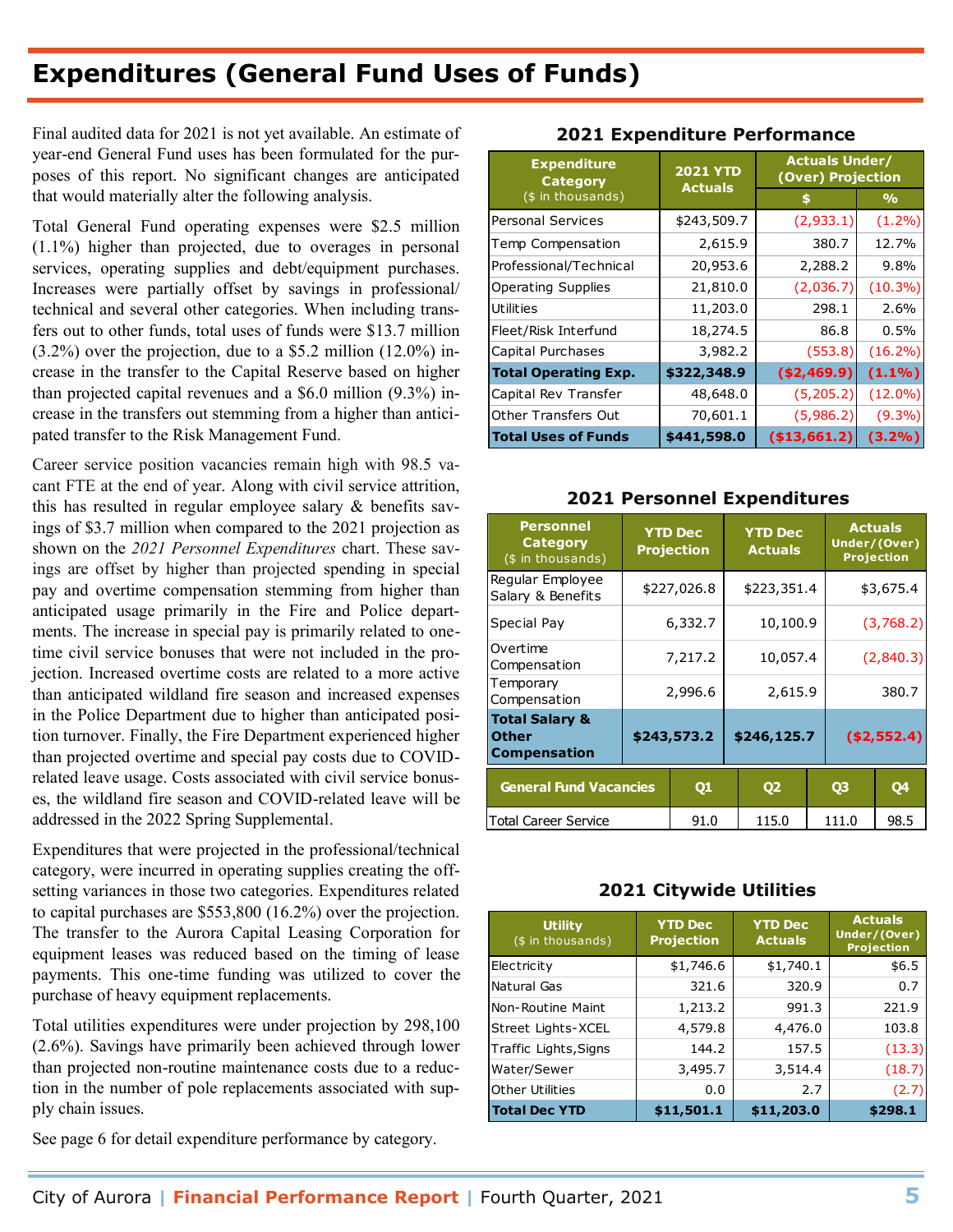# **General Fund | Fund Summary**

The General Fund is the operating fund for the City of Aurora. It accounts for receipts, appropriations, and expenditures unless separate fund reporting is required. For an overview of the General Fund budget, including a breakdown of uses and departments, see page 10.

| <b>Revenues</b>                             | 2021<br>2021  |                                              | <b>YTD Actual</b> | 2021 Year-to-Date Sources<br>Over/(Under) |                         |                   |           |
|---------------------------------------------|---------------|----------------------------------------------|-------------------|-------------------------------------------|-------------------------|-------------------|-----------|
| (Sources of Funds)                          | <b>Budget</b> | thru<br><b>Projection</b><br><b>Dec 2021</b> | 2020              | 2021<br><b>Projection</b>                 | % Chg<br><b>vs 2020</b> | % Chg<br>vs Proj. |           |
| Sales Tax - General                         | \$193,981,756 | \$227,237,131                                | \$245,602,264     | \$31,821,833                              | \$18,365,133            | 14.9%             | 8.1%      |
| Use Tax - Capital Related                   | 23,443,525    | 31, 313, 785                                 | 35,644,615        | 6,520,983                                 | 4,330,830               | 22.4%             | 13.8%     |
| Use Tax - Automobile                        | 21,453,024    | 23,524,814                                   | 28,336,062        | 6,854,932                                 | 4,811,248               | 31.9%             | 20.5%     |
| Property Tax                                | 40,782,997    | 43,811,941                                   | 40,887,181        | (3,998,577)                               | (2,924,760)             | $(8.9\%)$         | (6.7%)    |
| Franchise Fees & Taxes                      | 14,330,099    | 15,027,588                                   | 15,654,893        | 1,417,359                                 | 627,305                 | 10.0%             | 4.2%      |
| Highway User's Fees & Taxes                 | 12,050,227    | 11,965,014                                   | 12,136,145        | 690,127                                   | 171,131                 | 6.0%              | 1.4%      |
| Other Auto Related (SOT, MV Fees)           | 4,280,009     | 4,892,378                                    | 4,570,936         | (4, 221)                                  | (321, 442)              | $(0.1\%)$         | $(6.6\%)$ |
| Audit Revenue                               | 4,791,222     | 8,370,982                                    | 10,183,062        | 4,167,330                                 | 1,812,080               | 69.3%             | 21.6%     |
| <b>Other Taxes</b>                          | 12,939,423    | 12,555,926                                   | 13,313,001        | 2,803,812                                 | 757,075                 | 26.7%             | 6.0%      |
| Other Intergovernmental Fees & Taxes        | 2,668,226     | 2,727,528                                    | 3,550,793         | (25, 202)                                 | 823,265                 | $(0.7\%)$         | 30.2%     |
| Business Licenses & Other Permits           | 3,358,344     | 2,882,916                                    | 3,927,942         | 121,567                                   | 1,045,025               | 3.2%              | 36.2%     |
| Fines & Forfeitures                         | 4,070,694     | 3,318,011                                    | 3,189,382         | 233,486                                   | (128, 628)              | 7.9%              | (3.9%)    |
| <b>Internal Charges for Services</b>        | 7,732,601     | 7,664,941                                    | 7,698,233         | (51, 613)                                 | 33,292                  | (0.7%)            | 0.4%      |
| <b>External Charges for Services</b>        | 7,687,592     | 5,866,317                                    | 6,006,498         | 1,335,232                                 | 140,180                 | 28.6%             | 2.4%      |
| Other General Fund Revenue                  | 3,722,613     | 3,863,321                                    | 3,480,087         | (760, 784)                                | (383, 232)              | (17.9%)           | $(9.9\%)$ |
| <b>Total General Fund Revenue</b>           | \$357,292,352 | \$405,022,593                                | \$434,181,094     | \$51,126,264                              | \$29,158,502            | 13.3%             | 7.2%      |
| Transfers In from Other Funds               | 2,807,765     | 2,807,765                                    | 2,834,550         | (2, 115, 719)                             | 26,785                  | (42.7%)           | 1.0%      |
| <b>Total Sources of Funds</b>               | \$360,100,117 | \$407,830,358                                | \$437,015,643     | \$49,010,545                              | \$29,185,286            | 12.6%             | 7.2%      |
| General Fund Operating Revenue <sup>1</sup> | \$325,502,375 | \$364,387,566                                | \$388,367,644     | \$41,017,893                              | \$23,980,079            | 11.8%             | 6.6%      |

| <b>Expenditures</b>                               | 2021              | 2021              | <b>YTD Actual</b>       |                   | 2021 Year-to-Date Uses<br>Under/(Over) |                  |                   |
|---------------------------------------------------|-------------------|-------------------|-------------------------|-------------------|----------------------------------------|------------------|-------------------|
| (Uses of Funds)                                   | <b>Budget</b>     | <b>Projection</b> | thru<br><b>Dec 2021</b> | 2020              | 2021<br><b>Projection</b>              | % Chq<br>vs 2020 | % Chq<br>vs Proj. |
| Personal Services                                 | \$242,438,256     | \$240,576,620     | \$243,509,736           | (49, 350, 893)    | ( \$2,933,116)                         | $(4.0\%)$        | $(1.2\%)$         |
| Temporary Compensation                            | 2,564,333         | 2,996,602         | 2,615,923               | 28,701            | 380,679                                | 1.1%             | 12.7%             |
| Professional & Technical Services                 | 20,820,704        | 23,241,820        | 20,953,630              | (3,405,209)       | 2,288,190                              | $(19.4\%)$       | 9.8%              |
| Operating Supplies/Other                          | 19,192,286        | 19,773,286        | 21,809,955              | (2, 179, 114)     | (2,036,669)                            | $(11.1\%)$       | $(10.3\%)$        |
| Utilities                                         | 11,410,300        | 11,501,081        | 11,202,983              | (289, 737)        | 298,098                                | (2.7%)           | 2.6%              |
| Interfund Charges                                 | 18,887,578        | 18,361,301        | 18,274,526              | (756, 889)        | 86,775                                 | $(4.3\%)$        | 0.5%              |
| Capital Purchases (Equip, Vehicles, Other)        | 2,701,421         | 3,428,336         | 3,982,164               | 363,660           | (553, 828)                             | 8.4%             | $(16.2\%)$        |
| <b>General Fund Operating Expenditures</b>        | \$318,014,878     | \$319,879,046     | \$322,348,916           | $($ \$15,589,482) | ( \$2,469,870)                         | $(5.1\%)$        | $(1.1\%)$         |
| Capital Related Revenue Transfer Out <sup>2</sup> | 34,597,742        | 43,442,792        | 48,648,000              | (7,992,652)       | (5,205,207)                            | (19.7%)          | $(12.0\%)$        |
| All Other Transfers Out to Other Funds            | 64,797,120        | 64,614,938        | 70,601,099              | (56, 458, 769)    | (5,986,161)                            | $(399.2\%)$      | $(9.3\%)$         |
| <b>Total Uses of Funds</b>                        | \$417,409,740     | \$427,936,776     | \$441,598,015           | ( \$80,040,903)   | ( \$13,661,239)                        | $(22.1\%)$       | (3.2%)            |
| Increase/(Use) of Available Funds <sup>3</sup>    | $($ \$57,309,623) | (\$20,106,418)    | ( \$4,582,371)          |                   |                                        |                  |                   |

*See page 9 for glossary and detailed data description for each column.*

- 1. Operating revenue accounts for the transfer out of construction related use tax to the Capital Projects Fund (CPF).
- 2. The transfer to the CPF is calculated in December and transferred out of the General Fund.
- 3. The 2021 Adopted Budget includes the planned use of \$8.9 million in funds available, primarily due to budget balancing efforts as a result of the COVID-19 pandemic. In the 2021 Spring Supplemental process, an additional \$6.0 million was added mainly to re-appropriate Coronavirus Aid, Relief, and Economic Security Act (CARES) funds and Affordable Housing Seed

funding. The supplemental also included additional revenue of \$408,700. The 2021 Fall Supplemental process added an additional \$42.8 million primarily for the purchase of the city's new Enterprise Resource Planning system and for a federal grant match requirement associated with the I-70/ Picadilly Interchange project. These budget adjustments resulted in a planned use of \$57.3 million in funds available for 2021. The 2021 projection reduced the planned use of funds available to \$20.1 million. Unaudited year-end actuals show that the use of fund balance is reduced to \$4.6 million due primarily to favorable revenue performance.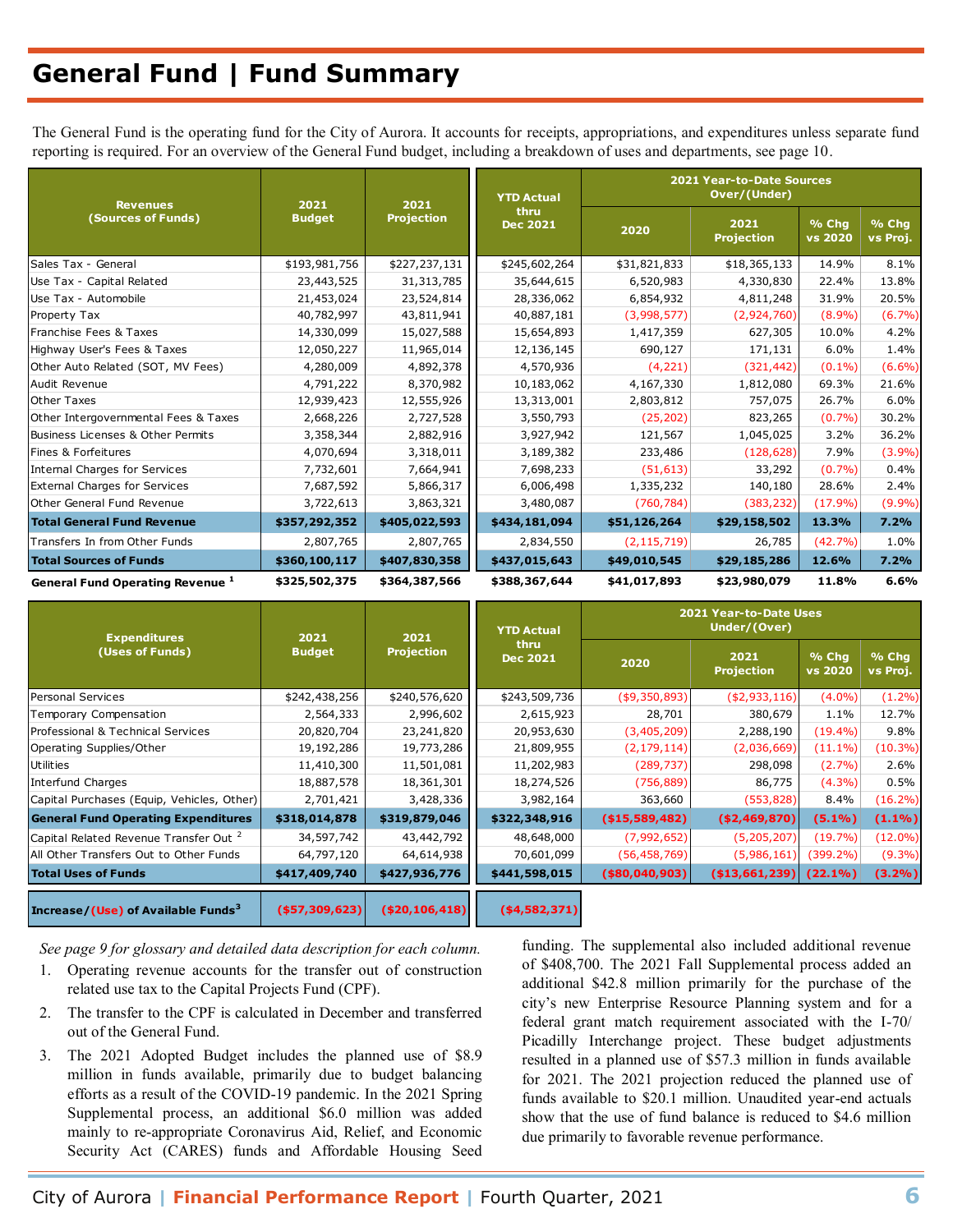## **2021-22 Holiday Sales (Sales Tax Revenue)**

Sales tax revenue is the backbone of the city's General Fund budget and accounts for more than half of total revenue collections in that fund. The bulk of holiday season sales occur in November, which includes Black Friday, and December, when the majority of holiday shopping is done. Depending on the year, Cyber Monday can occur in either month. The city collects sales tax revenues the month after sales are realized, thus November and December 2021 sales were posted in December 2021 and January 2022 respectively.

As shown below, sales tax collections in December 2021 grew by 20.9% and January 2022 collections grew by 13.2%, both compared to the same month one year ago. Implementation of the new Marketplace Facilitator Ordinance was a major source of growth in sales tax collections earlier in 2021. More recently, inflation has been a major driver of sales tax growth. When comparing January 2021 to January 2022, year -over-year inflation in the U.S. was 7.5%.

The top taxpayers by industry table compares 2021-22 holiday sales tax collections to 2020-21 collections. Total sales tax collections increased by 16.3% this holiday shopping season, with the top taxpayers increasing by 15.0%. The top taxpayers are a group of large and generally consistent taxpayers whose collections are predominantly generated by retail sales. Sales tax collections in Aurora are consistent with the record 14.1% holiday sales growth rates reported by the National Retail Federation (NRF) for the 2021-2022 holiday season. Retail growth was all the more impressive because it occurred despite challenges created by inflation, supply chain disruptions, and the surging Omicron variant. That stated, NRF did note that holiday shopping this season started earlier and slowed in December. This is consistent with the smaller growth rate in sales tax collections received by Aurora in January 2022.

Among the top taxpayers, Eating and Drinking Places, Electronics/Computer Stores, Department Stores, Clothing Stores, Furniture, Building Materials Stores, and Auto Dealers and Parts all experienced robust rates of growth in their sales tax collections that exceeded twenty percent.

Partially offsetting these increases were the decreased collections experienced by industrial sales businesses, telecom companies, and liquor stores. Industrial sales are business-tobusiness sales. The steep decline in industrial sales is entirely attributable to a decline in large "variable sales tax" payments. Variable sales tax payments is a term coined to describe top taxpayers who submit large amounts of sales tax inconsistently. Variable sales tax collections are always volatile and have generally been decreasing over recent months. Additionally, while sales tax collections from liquor stores were down this holiday season, it remained 17.5% better than during the 2019-20 holiday season.

#### **Top Taxpayers by Industry Category**

| <b>Industry Category</b>          |               | <b>Holiday Sales</b> | Ś.              | O <sub>0</sub> |
|-----------------------------------|---------------|----------------------|-----------------|----------------|
|                                   | 2021-22       | 2020-21              | <b>Variance</b> | Change         |
| Eating & Drinking Places          | 6,124.0<br>\$ | 4,487.4<br>\$        | 1,636.6<br>\$   | 36.5%          |
| Discount Stores                   | 5,706.3       | 5,437.2              | 269.1           | 4.9%           |
| <b>Building Materials</b>         | 4,034.9       | 3,277.5              | 757.4           | 23.1%          |
| Electronics/Computers             | 3,879.9       | 2.991.6              | 888.3           | 29.7%          |
| Auto Dealers and Parts            | 3,257.6       | 2,658.6              | 599.0           | 22.5%          |
| Utilities                         | 2,178.6       | 1,970.4              | 208.2           | 10.6%          |
| Telecommunication/Cellular        | 1,892.8       | 2,073.4              | (180.6)         | (8.7%)         |
| <b>Grocery Stores</b>             | 1,880.8       | 1,793.6              | 87.1            | 4.9%           |
| Clothing and Clothing Accessories | 1,481.4       | 1,190.9              | 290.5           | 24.4%          |
| Department Stores                 | 1,004.2       | 799.6                | 204.6           | 25.6%          |
| Beer, Wine, and Liquor Stores     | 993.9         | 1.034.5              | (40.7)          | (3.9%)         |
| Sport Goods, Hobby, Books, Music  | 689.7         | 678.2                | 11.5            | 1.7%           |
| Furniture and Home Furnishings    | 575.4         | 467.3                | 108.2           | 23.2%          |
| <b>Industrial Sales</b>           | 287.6         | 661.7                | (374.1)         | $(56.5\%)$     |
| Other Top Taxpayers               | 4,658.5       | 4,094.1              | 564.4           | 13.8%          |
| <b>BASELINE TOP TAXPAYERS</b>     | \$38,645.6    | \$33,615.9           | \$5,029.7       | 15.0%          |
| Total of All Other Taxpayers      | 14,194.0      | 11,285.7             | 2,908.3         | 25.8%          |
| Less Sales Tax Incentives         | 1,815.3       | 1,010.7              | 804.6           | 79.6%          |
| <b>TOTAL SALES TAX</b>            | \$51,024.3    | \$43,890.9           | 7,133.4<br>\$   | 16.3%          |



**Sales Tax**

City of Aurora **| Financial Performance Report |** Fourth Quarter, 2021 **7**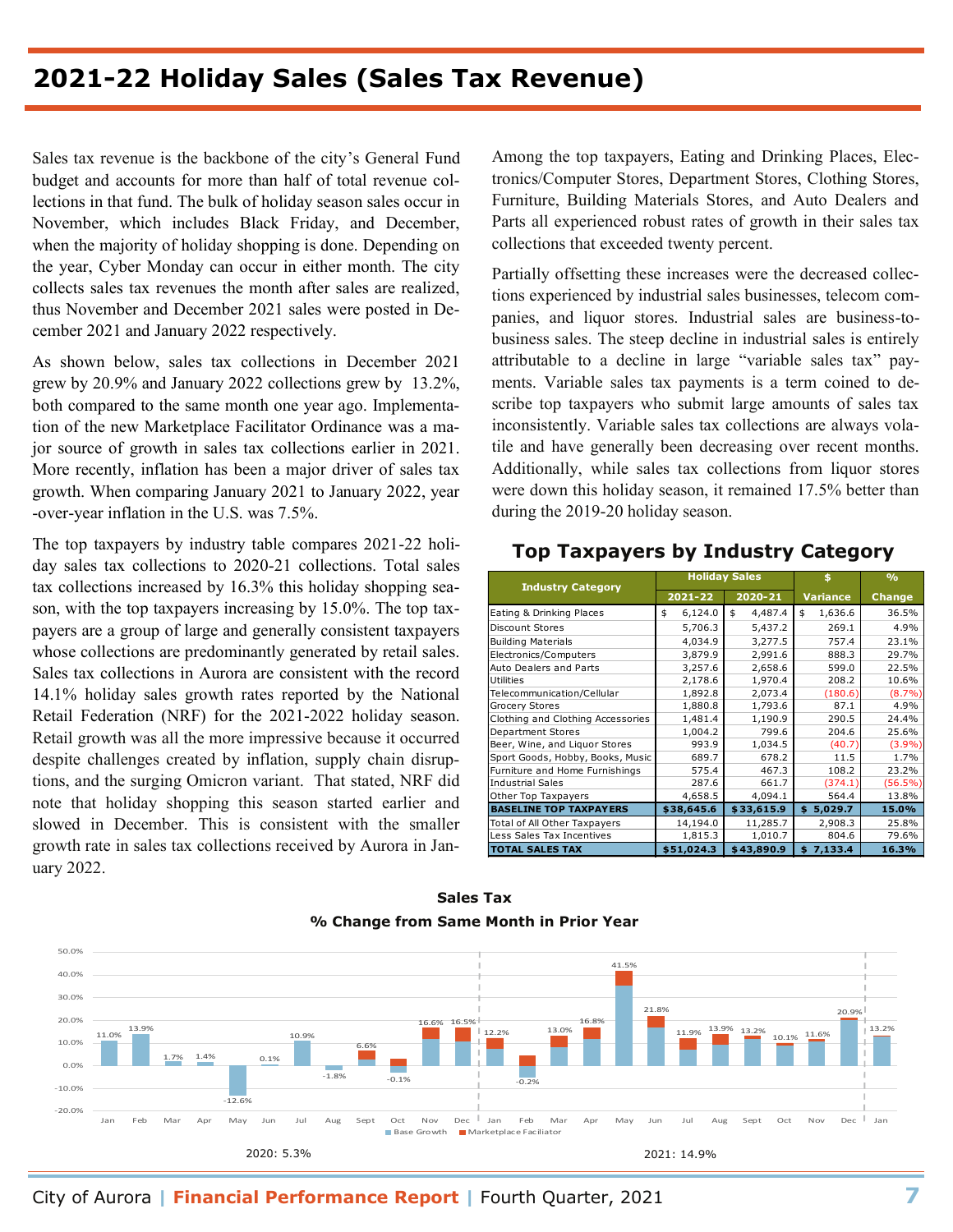# **Marijuana Tax Revenue Fund**

In 2014, Aurora voters approved a 5.75% city sales tax and 5.0% excise tax from cultivation facilities, charged on the sale of unprocessed retail marijuana. Aurora voters also granted the city permission to increase or decrease the sales tax rate without further voter approval so long as the rate of taxation does not exceed 10.0%. In 2017, City Council increased the city's retail marijuana sales tax rate from 5.75% to 7.75% to

fund homeless services and housing projects. In 2020, City Council approved an additional increase to the city's retail marijuana sales tax rate from 7.75% to 8.75%. This 1.0 percentage point increase became effective July 1, 2020 and funds youth violence prevention activities. Additionally, the city collects a state shareback of 10.0% of the 15.0% state special sales tax based on Aurora's retail marijuana sales.

| <b>Revenues</b>               | 2021          | <b>YTD</b><br>2021<br><b>Actual thru</b> |                 |             | <b>2021 Year-to-Date Revenues</b><br>Over/(Under) |                    |                               |
|-------------------------------|---------------|------------------------------------------|-----------------|-------------|---------------------------------------------------|--------------------|-------------------------------|
|                               | <b>Budget</b> | <b>Projection</b>                        | <b>Dec 2021</b> | 2020        | 2021<br><b>Projection</b>                         | $%$ Chq<br>vs 2020 | % Chq<br><b>vs Projection</b> |
| Sales Taxes                   | \$9,609,583   | \$12,501,206                             | \$12,596,703    | \$1,791,184 | \$95,497                                          | 16.6%              | 0.8%                          |
| Excise Taxes                  | 1,533,459     | 1,627,999                                | 1,385,745       | (307, 831)  | (242, 254)                                        | $(18.2\%)$         | $(14.9\%)$                    |
| State Shareback               | 1,695,809     | 2,275,135                                | 2,227,432       | 216,238     | (47, 703)                                         | 10.8%              | $(2.1\%)$                     |
| Investment & Other Income     | 127,717       | 123,452                                  | 132,875         | (14, 374)   | 9,423                                             | $(9.8\%)$          | 7.6%                          |
| <b>Total Sources of Funds</b> | \$12,966,568  | \$16,527,792                             | \$16,342,755    | \$1,685,217 | ( \$185,037]                                      | 11.5%              | $(1.1\%)$                     |

| <b>Fund Summary</b>                  | 2021<br>Actual/<br><b>Commitment</b> | 2014-2021<br><b>Total</b> |
|--------------------------------------|--------------------------------------|---------------------------|
| Sales Taxes                          | \$12,596,703                         | \$52,051,692              |
| <b>Excise Taxes</b>                  | 1,385,745                            | 6,525,226                 |
| State Shareback                      | 2,227,432                            | 10,573,034                |
| Investment & Other Income            | 132,875                              | 585,389                   |
| <b>Total Revenue</b>                 | \$16,342,755                         | \$69,735,341              |
| <b>Transportation Projects</b>       | \$0                                  | \$3,800,000               |
| <b>Transportation Maintenance</b>    | <sup>0</sup>                         | 2,100,000                 |
| Concrete and Asphalt Projects        | <sup>0</sup>                         | 2,000,000                 |
| <b>Medians</b>                       | 250,000                              | 1,250,000                 |
| Debt Service for Central Rec. Center | 3,995,291                            | 15,989,912                |
| Debt Service for Road Projects       | 4,000,000                            | 16,000,000                |
| Nexus Program Reserve                | 0                                    | 680,000                   |
| Homeless Services and Housing        | 3,003,618                            | 15,387,775                |
| Youth Violence Prevention            | 1,492,761                            | 1,944,007                 |
| <b>Victim Services</b>               | 0                                    | 183,930                   |
| General Fund Balancing               | <sup>0</sup>                         | 2,000,000                 |
| <b>Expenditures/Commitments</b>      | \$12,741,670                         | \$61,335,624              |
| <b>Unobligated Funds</b>             |                                      | \$8,399,717               |

| <b>Types of Licenses</b>             | <b>Number</b><br><b>Issued as of</b><br>12/31/21 |
|--------------------------------------|--------------------------------------------------|
| <b>Stores</b>                        | 24                                               |
| Cultivations                         | 22                                               |
| Product Manufacturing                | 13                                               |
| Testing                              | 1                                                |
| Delivery                             | 18                                               |
| Independent Transporters             | 7                                                |
| <b>Medical Cultivators</b>           | 4                                                |
| <b>Medical Product Manufacturers</b> | 3                                                |

#### **Year-End Results**

Year-end marijuana tax revenues are \$185,000 (1.1%) lower than the mid-year projection. While actual revenue was slightly lower than the projection, revenues exceeded the 2021 Budget by \$3.4 million (26.0%). The additional revenue helped to increase the unobligated fund balance from \$4.8 million at the end of 2020 to \$8.4 million for 2021.

As of December 31, 2021, licenses for 24 stores and 22 cultivation facilities have been issued. Marijuana businesses generated \$12.6 million in city sales tax revenue and \$1.4 million in excise tax revenue. The city also received \$2.2 million in state shareback.

City Council has identified various projects to be funded with marijuana tax revenue, including the ongoing funding of debt payments towards the construction of two new recreation centers, one in central Aurora that opened in 2019 and another in southeast Aurora that is projected to open in 2023. In addition, City Council approved a variety of road projects. Furthermore, City Council committed the additional marijuana revenue associated with a 2.0 percentage point increase in 2017 and a 1.0 percentage point increase in 2020 to the city's special sales tax rate to homelessness services and housing and youth violence prevention. As a result, \$61.3 million of funds available have been obligated or spent resulting in unobligated funds of \$8.4 million that can be used for one-time purposes.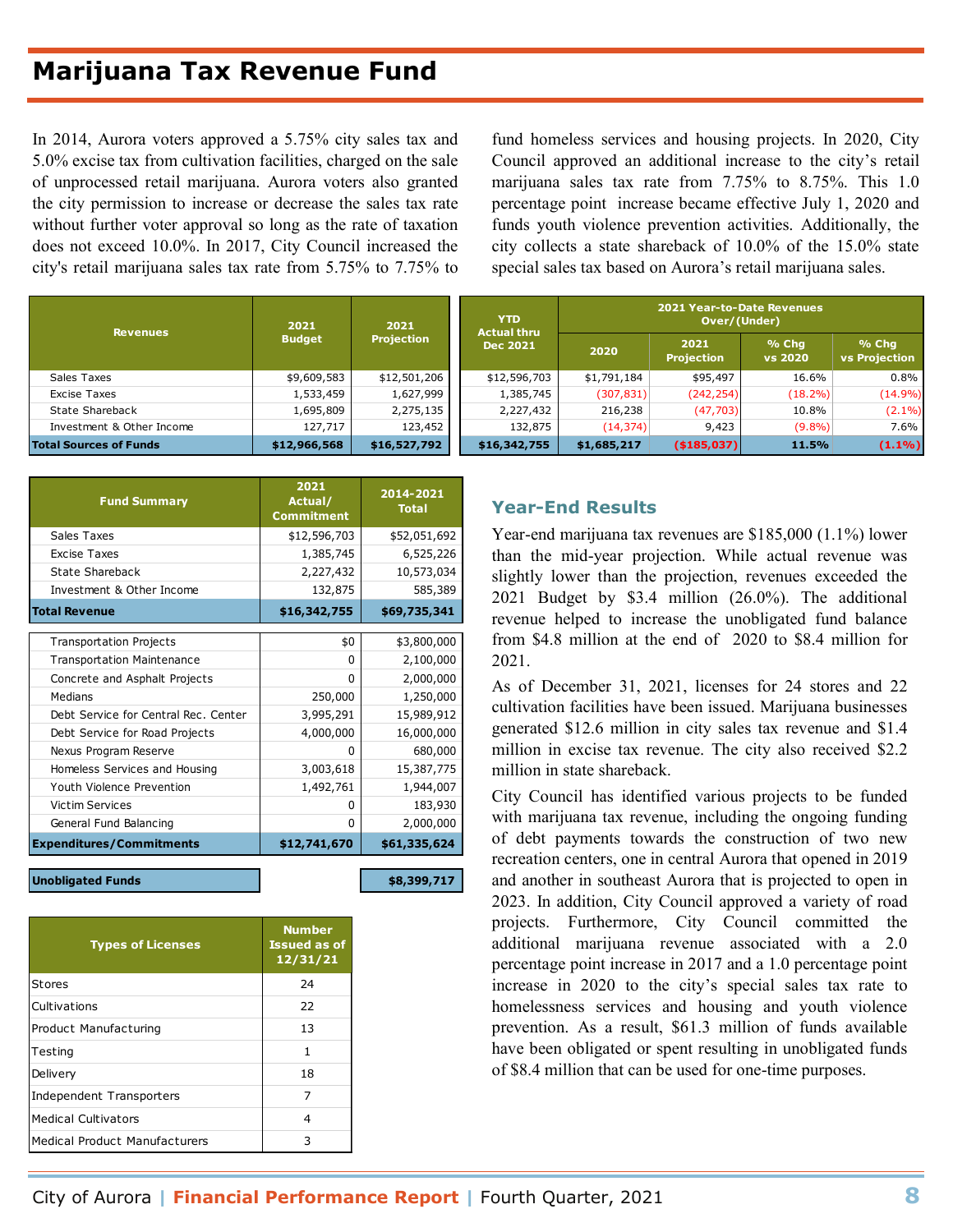# \* \* \* \* \*<br>Appendices

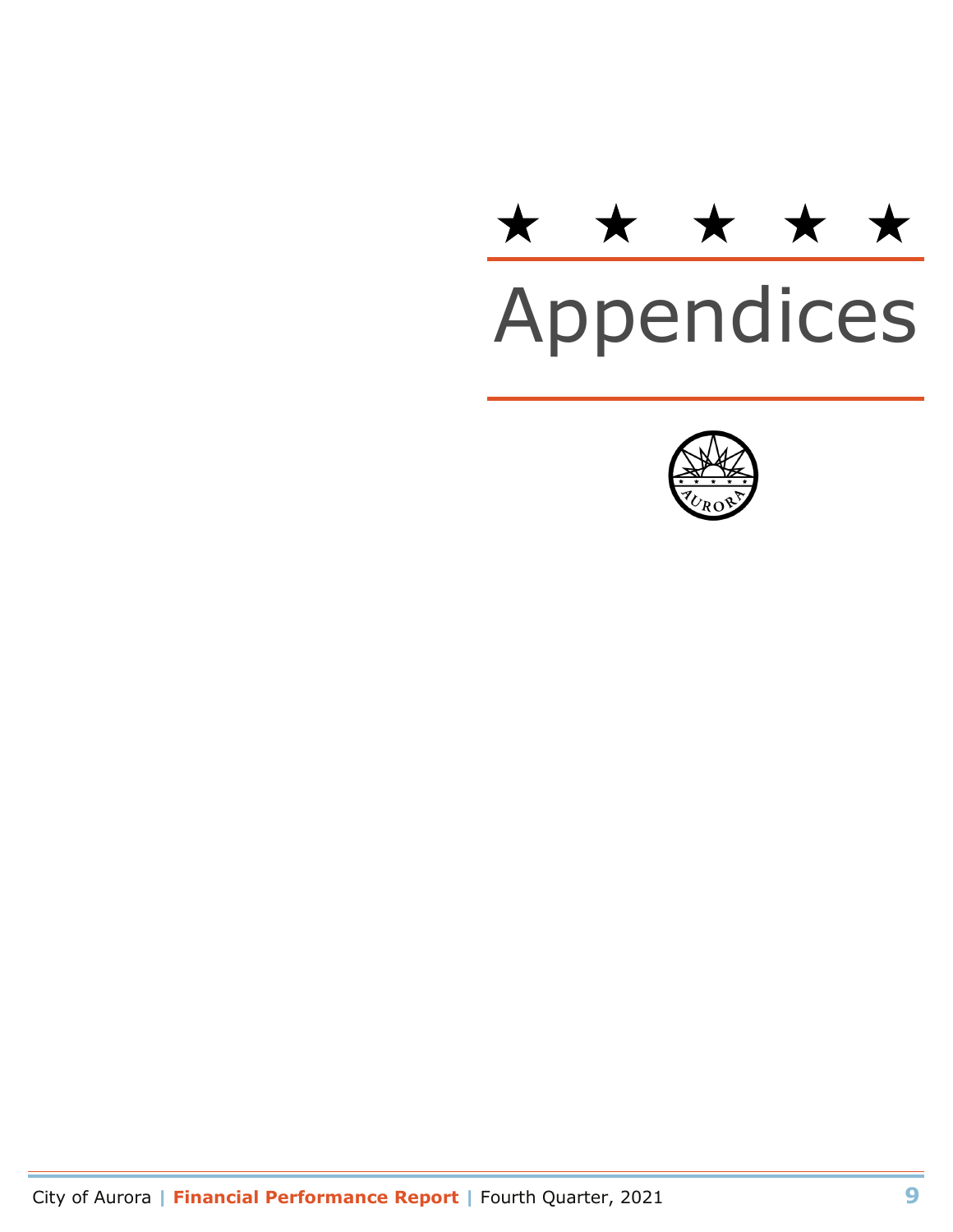#### **Fund Description**

The General Fund is the operating fund for the City of Aurora. It accounts for receipts, appropriations, and expenditures unless separate fund reporting is required.

#### **Sources of Funds**

Sources of funds include nearly all taxes and other resources traditionally associated with city operations. Revenues and expenditures from the 0.25% voter-approved sales tax for the police officer staffing mandate are included in this fund. Other sources include transfers in from other funds.

Retail sales remain the backbone of Aurora's General Fund, accounting for roughly 54% of total revenue. Use tax is a companion tax to sales tax and is associated with purchases of commodities and equipment. Approximately two-thirds of all General Fund revenue is dependent on purchases when use tax revenues (e.g. building materials use tax, automobile use tax, and equipment use tax) are included.

#### **Uses of Funds**

Uses of funds mainly result from expenditures incurred by the departments included in the General Fund. The majority of general services, programs and activities for the citizens of Aurora are supported by this fund, as well as the City Council and the administrative management functions. Other uses include transfers out to other funds, such as the transfer to the Capital Projects Fund.

Public safety functions, including Fire, Dispatch, Police, and Court Administration account for 58.0% of total General Fund appropriations in 2021.



#### **2021 General Fund Appropriations**  (Uses) Administration & Courts & Legal  $6%$



#### **General Fund Departments**

- Aurora911
- City Attorney
- Civil Service Commission
- **Communications**
- Court Administration
- **Finance**
- General Management
- Housing and Community Services
- Human Resources
- Information Technology
- **Judicial**

**Fire** 

- Library & Cultural **Services**
- Non-Departmental (snow removal, transfers, contingencies)
- Parks, Recreation & Open Space
- Mayor & City Council
- Planning & Development **Services**
- Police
- Public Defender
- Public Works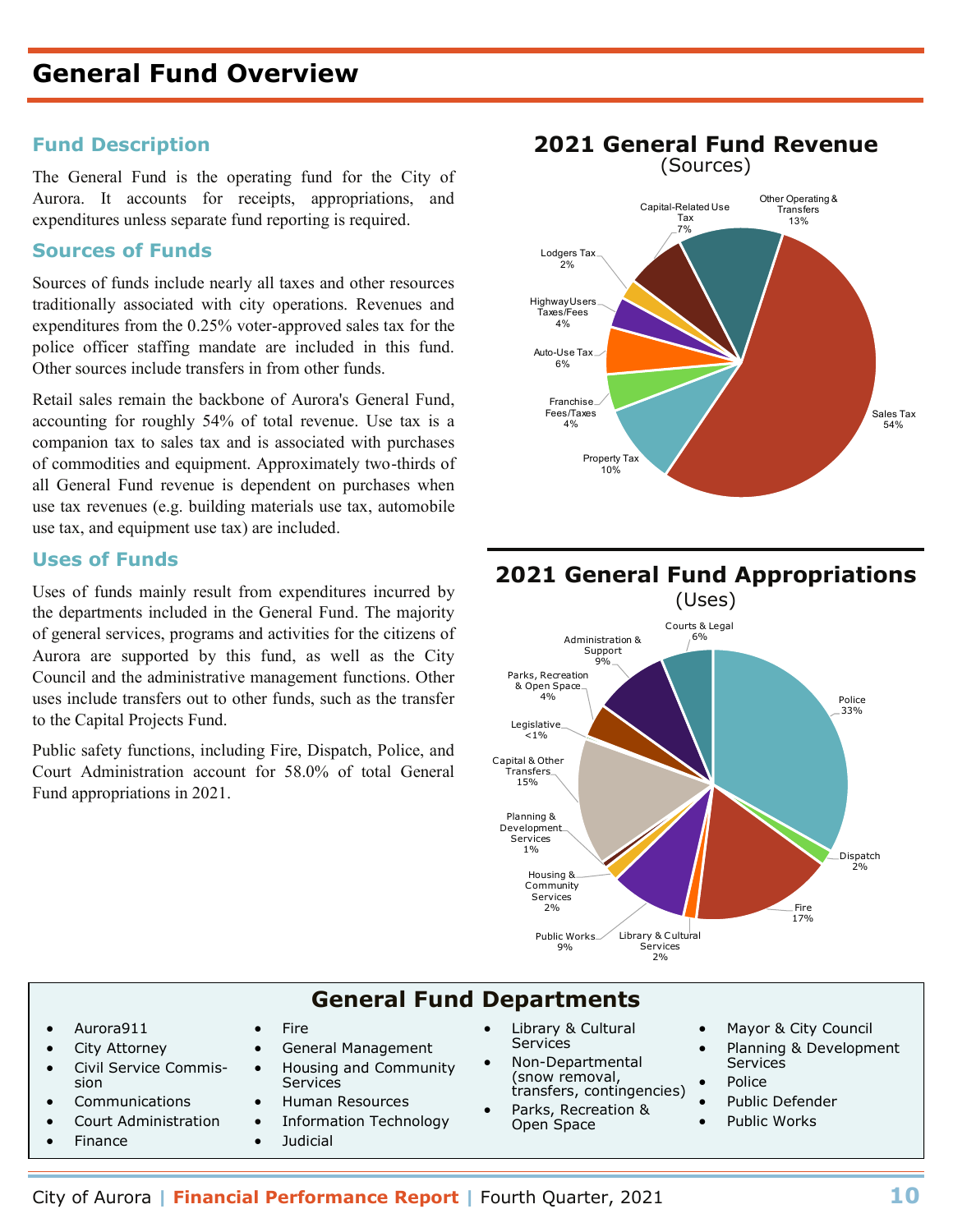# **Glossary**

**Accrual Basis:** Transactions are recorded as they occur, regardless of the timing of related cash flows.

- **Actuals:** Transactions recorded in the accounting system on a cash basis. Certain revenue sources are recorded on the accrual basis instead of the cash basis. Accrual basis revenue sources will show zero collections for January, and in some cases February, and two or three months of receipts recorded in December.
- **Cash Basis:** Transactions are recorded in accordance with cash flow regardless of economic transaction timing.
- **Encumbrances:** The legal commitment of appropriated funds to purchase an item or service in the future. An encumbrance is recorded when a purchase order is recorded. The encumbrance is reduced as cash payments are made against the purchase order. If there is an encumbered balance at the end of any given year, the balance will carryforward and be added to the next year's working budget to cover the cash outlay in that year.
- **Spending Plan/Projection Plan/Revenue Plan:** For current month and year-to-date comparison purposes, the 2021 budget and revenue assumptions have been projected monthly, or calendarized. Various methods were used in the process including: historical seasonality, known payment schedules, payroll and benefit calendars, and the straight line basis (1/12th per month).
- **Variance:** Used to describe the difference or resulting percentage change in comparative data. Bracketed variances indicate an unfavorable result.

#### **Column Descriptions**

**Sources of Funds:** All revenue received from external/internal sources and interfund transfers into the fund.

**Uses of Funds:** All departmental expenditures incurred and interfund transfers out of the fund.

**2021 Budget:** The 2021 Adopted Budget plus approved supplemental amendments.

**2021 Projection:** A detailed estimate prepared mid-year for use in current year budget balancing and as the basis for the subsequent budget year estimates.

**YTD Actual thru the Current Month:** The year-to-date actual sources and uses of funds.

#### **Year-to-Date / Current Month Variance:**

- Over/(Under) Current year sources under the prior year or budgeted/projected sources are unfavorable, indicated by brackets.
- Under/(Over) Current year uses over the prior year or budgeted/projected uses are unfavorable, indicated by brackets.
	- 2020 The \$ difference between 2021 year-to-date / current month actuals compared to the 2020 actuals for the same timeframe.
	- 2021 Budget/Projection The \$ difference between the 2021 year-to-date / current month actuals through the current month compared to the 2021 year-to-date budget/projection spending plan for the same timeframe.
	- Percent Chg vs 2020 The percentage change between 2021 year-to-date actuals through the current month and the 2020 actuals through the same month.
	- Percent Chg vs Budget/Projection The percentage change between the 2021 year-to-date actuals and the year-to-date budget/projection spending plan.